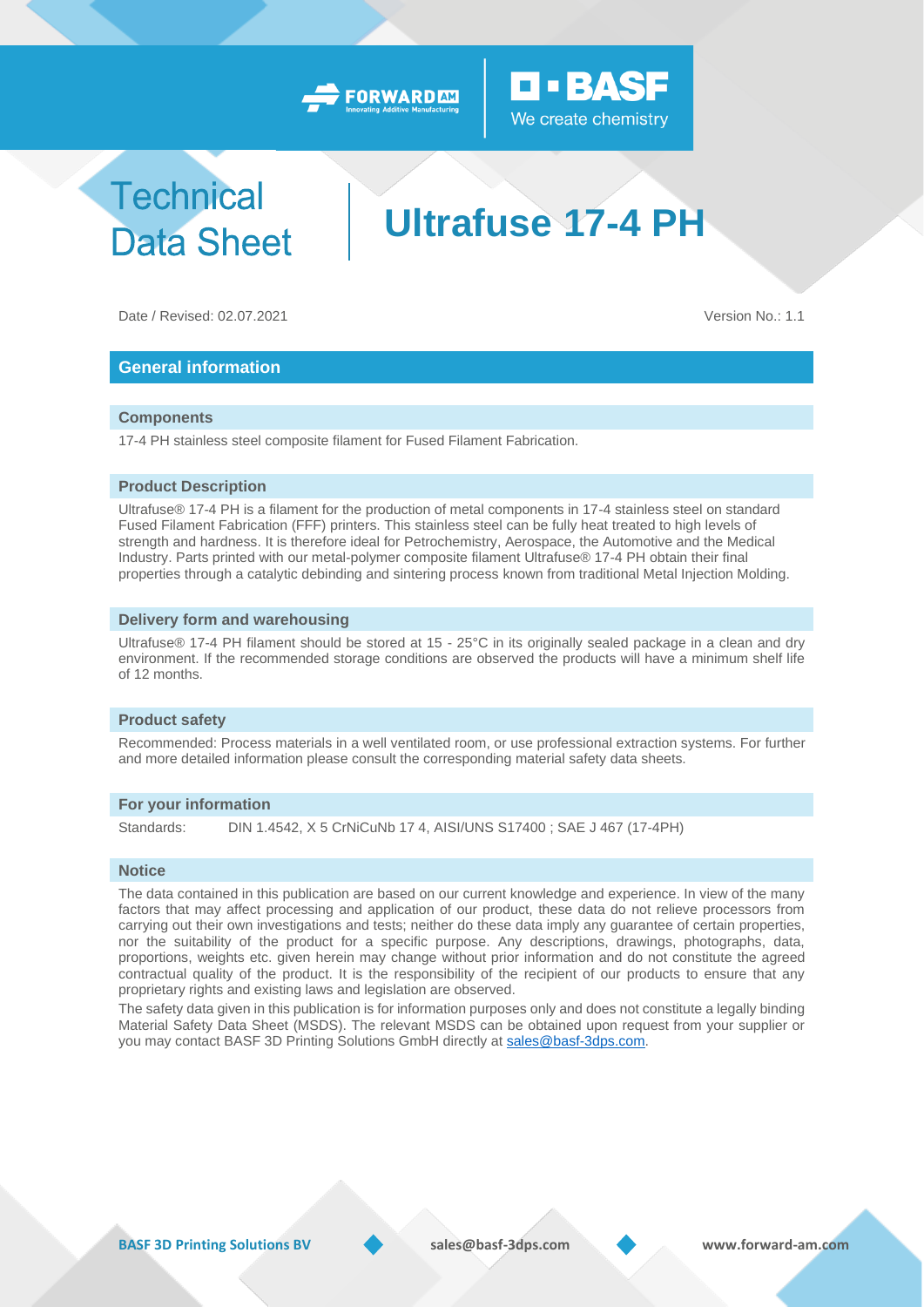| <b>Recommended 3D-Print processing parameters</b> |                                                                               |  |  |  |
|---------------------------------------------------|-------------------------------------------------------------------------------|--|--|--|
| <b>Nozzle Temperature</b>                         | $230 - 250$ °C / 446 - 482 °F                                                 |  |  |  |
| <b>Build Chamber Temperature</b>                  |                                                                               |  |  |  |
| <b>Bed Temperature</b>                            | $90 - 120$ °C / 194 – 248 °F                                                  |  |  |  |
| <b>Bed Material</b>                               | Glass + approved glues* / polyimide tape (*Magigoo® or Dimafix®<br>suggested) |  |  |  |
| Nozzle Diameter                                   | $\geq 0.4$ mm                                                                 |  |  |  |
| <b>Print Speed</b>                                | $15 - 50$ mm/s                                                                |  |  |  |

| <b>Drying Recommendations</b>                    |                                                              |
|--------------------------------------------------|--------------------------------------------------------------|
| Drying recommendations to<br>ensure printability | 17-4 PH is in a printable condition, drying is not necessary |

| <b>General Properties</b>    |                                                   | <b>Standard</b> |  |  |
|------------------------------|---------------------------------------------------|-----------------|--|--|
| <b>Sintered Part Density</b> | 7600 kg/m <sup>3</sup> / 474.5 lb/ft <sup>3</sup> | ISO 1183-1      |  |  |
|                              |                                                   |                 |  |  |
| <b>Filament Properties</b>   |                                                   |                 |  |  |
| <b>Filament Diameter</b>     | $1.75$ mm                                         | $2.85$ mm       |  |  |
| <b>Tolerance</b>             | $\pm 0.050$ mm                                    | $\pm 0.075$ mm  |  |  |
| <b>Roundness</b>             | $\pm 0.050$ mm                                    | $\pm 0.075$ mm  |  |  |
| <b>Bending Radius</b>        | $5 \pm 1$ mm                                      | $10 \pm 3$ mm   |  |  |

Length per Spool 250 m 250 m 95 m Weight per Spool 3 kg 3 kg

**BASF 3D Printing Solutions BV** sales@basf-3dps.com www.forward-am.com